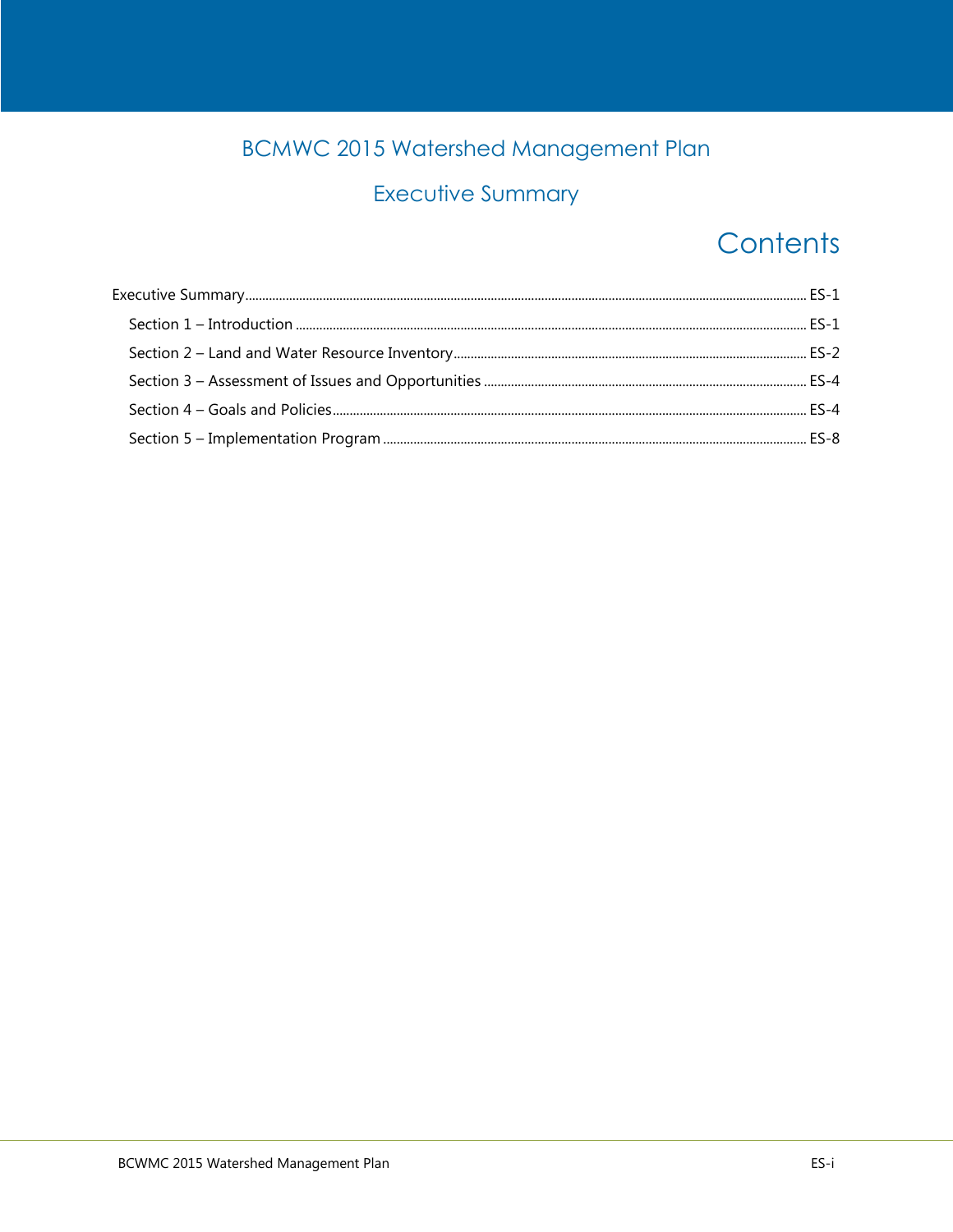*This page intentionally left blank*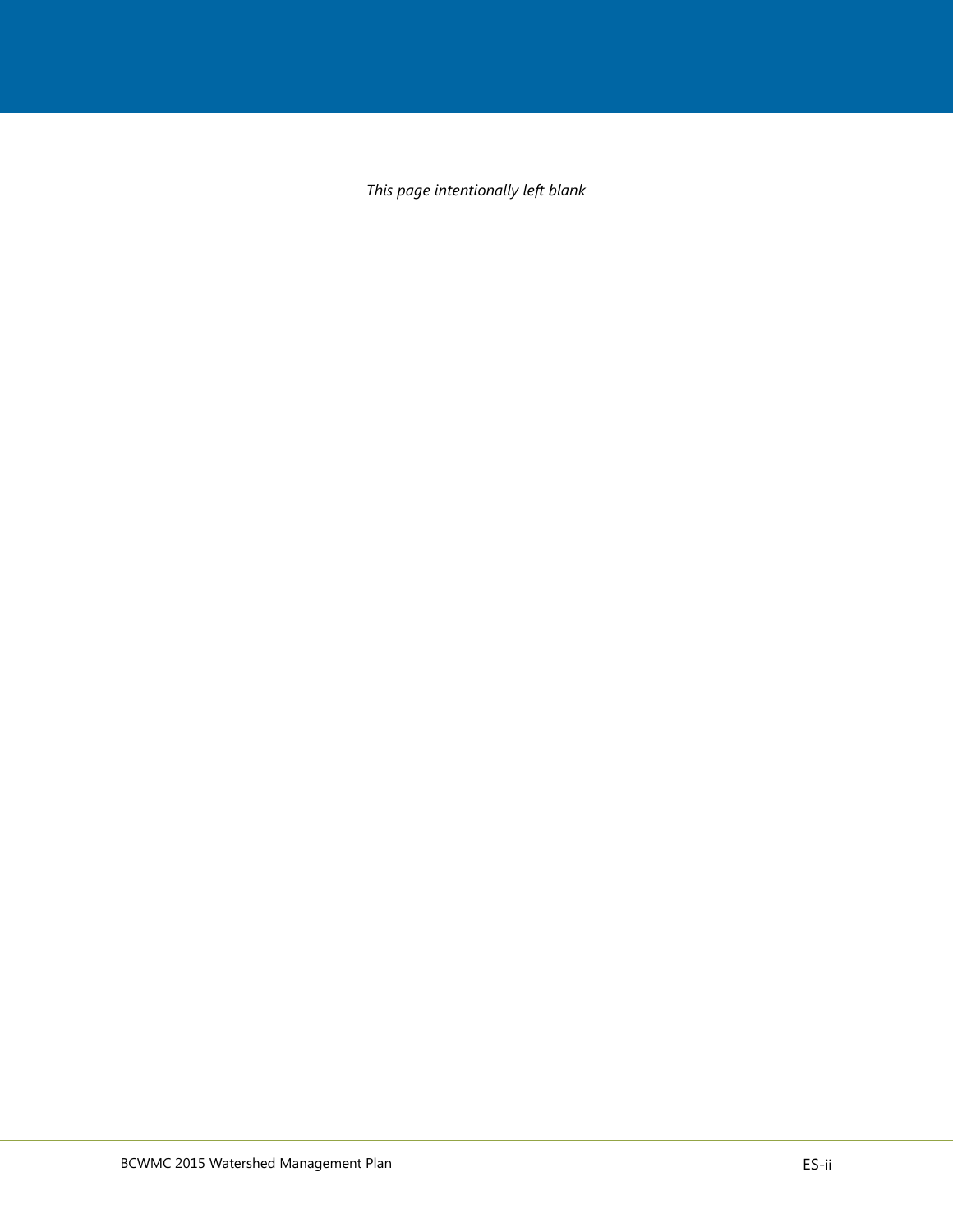# **Executive Summary**

<span id="page-2-0"></span>The Bassett Creek Watershed Management Commission (BCWMC) established the following vision to provide strategic direction to its work.

*Stewardship of water resources to protect and enhance our communities*

This BCWMC *Watershed Management Plan* (Plan) sets the guidelines for managing the water resources within the boundaries of the BCWMC to achieve the organization's vision. This Plan provides data and other background information, outlines the applicable regulations, assesses watershed-wide and resource-specific issues, sets goals and policies for the BCWMC and its members, and lists implementation tasks to achieve the goals. This Plan is organized into five major sections. The general content and highlights of each section follows.

### <span id="page-2-1"></span>**Section 1 – Introduction**

Section 1 of this Plan summarizes the BCWMC's location and history, and lists the general authorities of watershed management organizations (WMOs) like the BCWMC. The BCWMC is a local unit of government (LGU) that manages water resources within the Bassett Creek watershed per authorities given in Minnesota Statutes 103B and Minnesota Rules 8410. The Bassett Creek watershed is located in Hennepin County, in the northwestern portion of the Twin Cities. The watershed of Bassett Creek and its three branches cross nine cities: Plymouth, Medicine Lake, Golden Valley, Robbinsdale, Crystal, New Hope, Minnetonka, St. Louis Park, and Minneapolis.

The Metropolitan Surface Water Management Act (Minnesota Statutes 103B.201 – 103B.255) states these purposes of watershed management organization:

- 1. Protect, preserve, and use natural surface and groundwater storage and retention systems.
- 2. Minimize public capital expenditures needed to correct flooding and water quality problems.
- 3. Identify and plan for means to effectively protect and improve surface and groundwater quality.
- 4. Establish more uniform local policies and official controls for surface and groundwater management.
- 5. Prevent erosion of soil into surface water systems.
- 6. Promote groundwater recharge.
- 7. Protect and enhance fish and wildlife habitat and water recreational facilities.
- 8. Secure the other benefits associated with the proper management of surface and groundwater.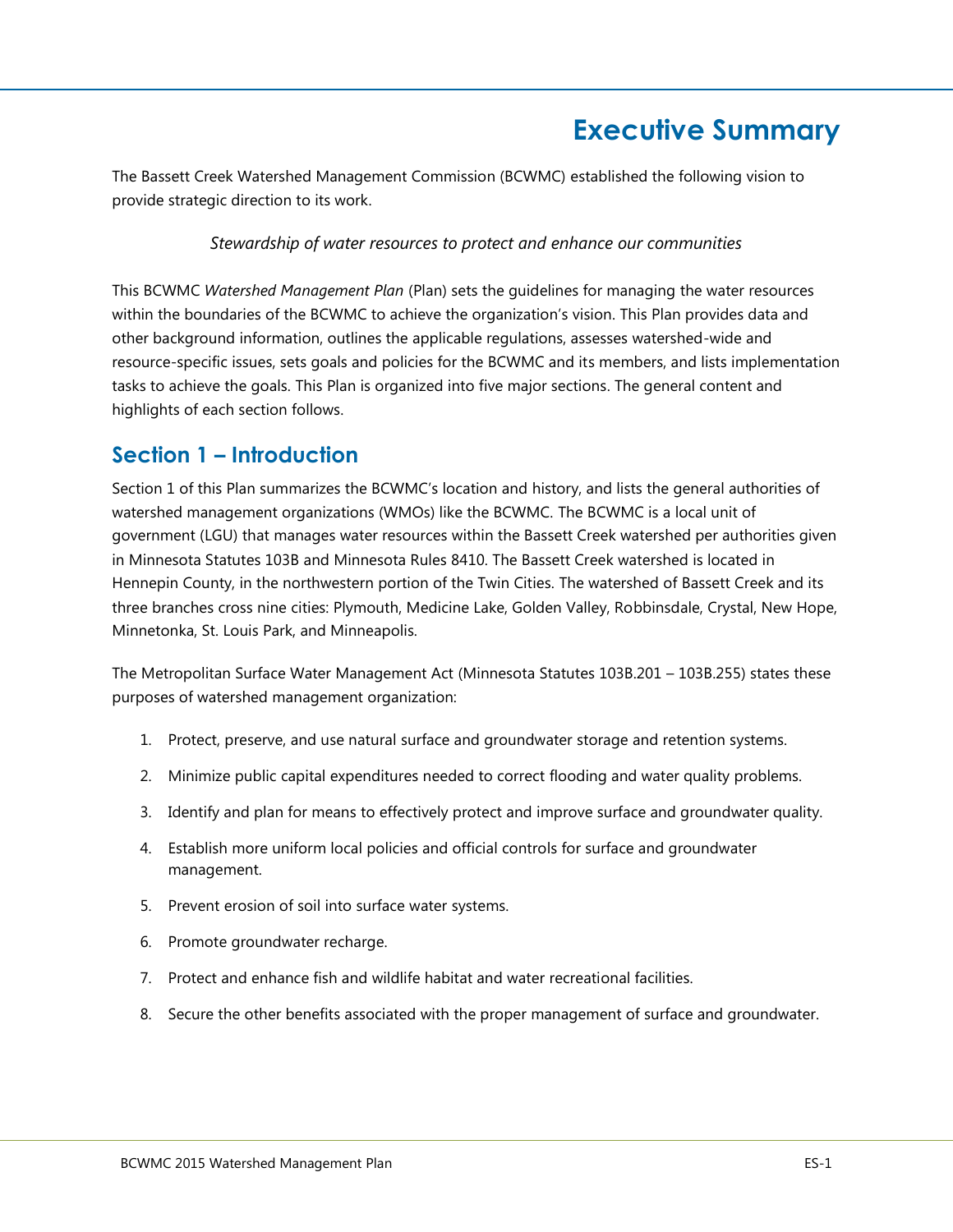The BCWMC was originally created in 1968 as the Bassett Creek Flood Control Commission to address flooding concerns within the watershed through a joint powers agreement (JPA) among the nine member cities. In 1984, in accordance with provisions of the 1982 Metropolitan Surface Water Management Act, the Bassett Creek Flood Control Commission revised its JPA and created the Bassett Creek Watershed Management Commission (BCWMC).

The BCWMC is governed by an appointed Board of Commissioners (Board). Each of the nine member cities in the BCWMC appoints one commissioner and one alternate commissioner to the Board. The Board has duties and powers granted through the JPA which, include adopting a watershed management plan that sets policies and standards, accumulating and disbursing funds, setting an annual budget, implementing projects and programs that benefit the watershed, and overseeing staff and contractors. Each member city also appoints a member (typically a city staff person) to the BCWMC Technical Advisory Committee (TAC). This committee works closely with the Board to implement the goals and policies of the BCWMC.

### <span id="page-3-0"></span>**Section 2 – Land and Water Resource Inventory**

Section 2 of this Plan contains information on land use and public utilities, climate and precipitation, topography, soils, geology and groundwater resources, surface water resource information, flood control systems, natural communities and rare species, and pollutant sources in the BCWMC. This important information describes the condition of the watershed and affects decisions about infrastructure, development, and ecological preservation. By way of summary, some of the most notable information in Section 2 follows:

**Land use:** Almost all of the land in the BCWMC is now fully developed with just small parcels vacant for development in some areas. Low density residential is the major land use found in the Bassett Creek watershed (49%) followed by parks, recreational, and natural areas (11%), industrial land uses (8%), and open water (6%). Additional land use found in the watershed includes undeveloped areas, institutional, major highways, retail/commercial, office space, medium density residential, and limited amounts of agriculture.

**Climate and precipitation:** The climate of the Minneapolis-St. Paul area is a humid continental climate characterized by moderate precipitation, wide daily temperature variations, large seasonal variations in temperature, warm humid summers, and cold winters with moderate snowfall. Average weather imposes little strain on the typical drainage system, however extremes of precipitation and snowmelt are important for design of flood control systems. The National Oceanic and Atmospheric Administration (NOAA) published data on extreme precipitation events that can be used to aid in the design of flood control systems, now called Atlas 14. This data indicates increased precipitation depths for more extreme storm events relative to previously published values.

**Topography and soils:** The topographic relief of the Bassett Creek watershed is modest. The land slopes generally from higher elevations in the west to lower elevations in the east with only a net loss of 210 feet. Hydrologic soil groups are identified for 53% of the watershed, with the remaining 47% unknown or not rated or unavailable. Of the 53% of the watershed with available soil information, the majority consists of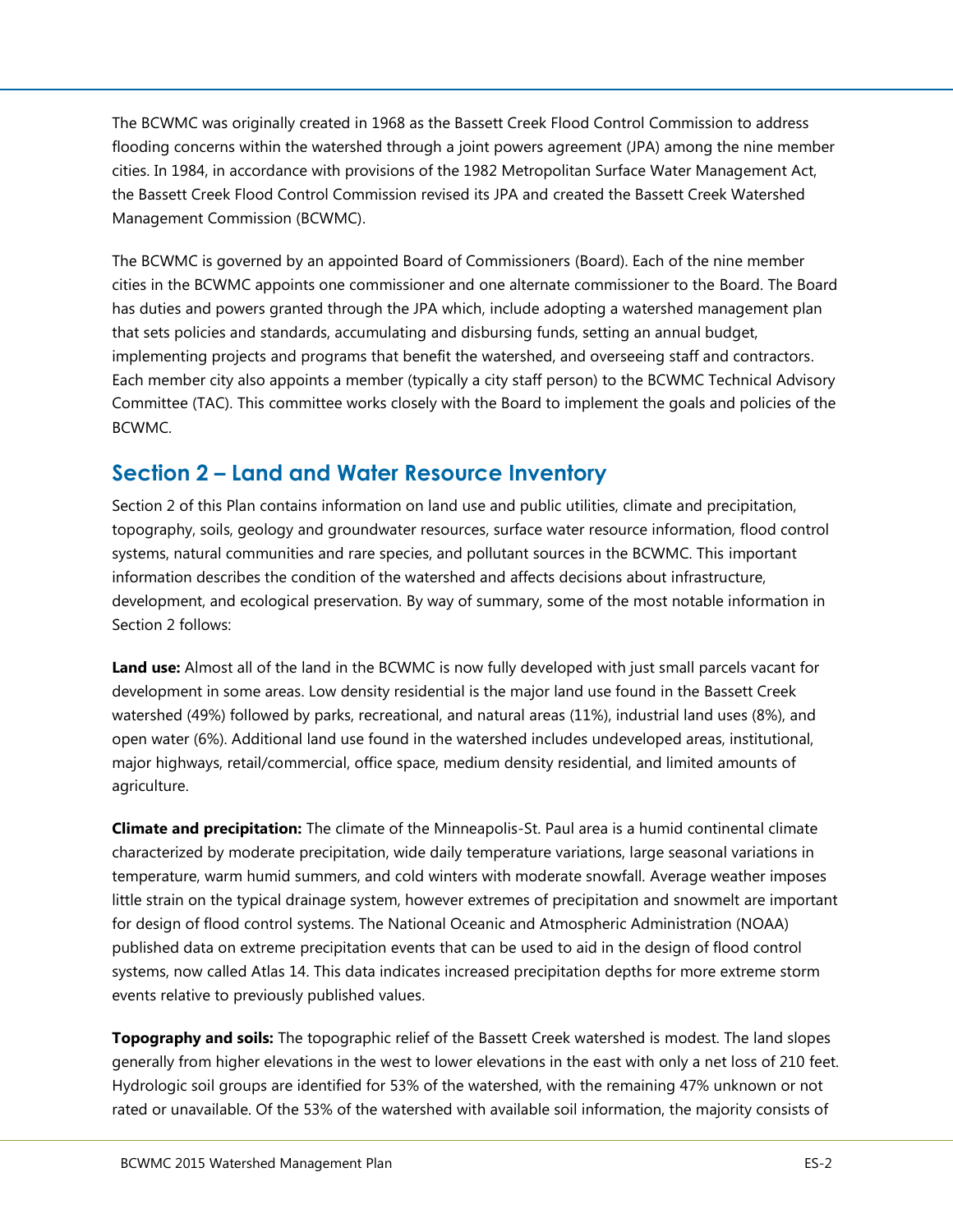hydrologic soil group B (30%), group C (26%), and group C/D soils (20%). The majority of the western portion of the watershed has soil with moderate to slow infiltration rates. With only a small portion of the watershed consisting of soils with higher infiltration rates, the Bassett Creek watershed has the potential to produce high volumes of runoff.

**Geology and groundwater:** The City of Minneapolis and the cities where it supplies water (Golden Valley, Crystal, and New Hope) obtain their water supply from the Mississippi River. The cities of Plymouth, Robbinsdale, Minnetonka, St. Louis Park, and Medicine Lake obtain their water supplies from groundwater aquifers. The Bassett Creek watershed is underlain by four major bedrock aquifers - the St. Peter Sandstone, the Prairie du Chien-Jordan, the Wonewoc (formerly known as the Ironton-Galesville) Sandstone, and the Mt. Simon-Hinckley Sandstone. In addition, there are numerous aquifers in the glacial drift. Some groundwater from the glacial drift and the St. Peter aquifer discharges into Bassett Creek. The remaining aquifers discharge into the Minnesota and Mississippi rivers; movement of groundwater within these aquifers is complicated by the intersecting buried bedrock valleys.

**Surface water resources and water quality:** Surface waters in the Bassett Creek watershed include not only the Main Stem of Bassett Creek but many tributaries, lakes, ponds and wetlands. The BCWMC has classified several lakes as Priority 1 deep lakes (see Section 2.7.2.2) including Medicine, Parkers, Sweeney, Twin, and Wirth Lakes. Northwood Lake and Westwood Lake are classified by the BCWMC as Priority 1 shallow lakes while Crane Lake, Lost Lake and Cavanaugh (Sunset Hill) Pond are classified as Priority 2 shallow lakes. The Main Stem of Bassett Creek, North Branch Bassett Creek, Sweeney Branch Bassett Creek and Plymouth Creek are classified as Priority 1 streams by the BCWMC. Classification as priority waterbodies is relevant to BCWMC monitoring, application of water quality standards, and eligibility for water quality improvement projects. Waterbodies within the BCWMC not classified as priority waterbodies may still be eligible for BMCWC capital projects, and will be managed in accordance with the policies established in this Plan.

For BCWMC priority waterbodies, the BCWMC adopted water quality standards that are the same as those established by the Minnesota Pollution Control Agency (MPCA). Waterbodies that do not meet these standards are considered impaired. There are currently six lakes and three streams in the Bassett Creek watershed that are on the MPCA's draft 2014 Impaired Waters List (Table 2-5). Waterbodies impaired for chlorides include: Parkers, Spring, Sweeney, and Wirth Lakes, Main Stem Bassett Creek, and Plymouth Creek. Waterbodies impaired for excess nutrients include: Medicine, Northwood, and Sweeney Lakes. Plymouth Creek, the Main Stem of Bassett Creek, and the North Branch of Bassett Creek are impaired for bacteria.

The BCWMC monitors its priority waterbodies for chemical, physical, and biological parameters on a rotating schedule according to the BCWMC Monitoring Plan (see Appendix A) and cooperates with many other entities that are also monitoring water resources in the watershed.

**Water quantity and flooding:** From 1987 to 1996, the U.S. Army Corps of Engineers (USACE) in cooperation with the BCWMC, BCWMC member cities, the Minnesota Department of Transportation (MnDOT) and the Minnesota Department of Natural Resources (MDNR) constructed the Bassett Creek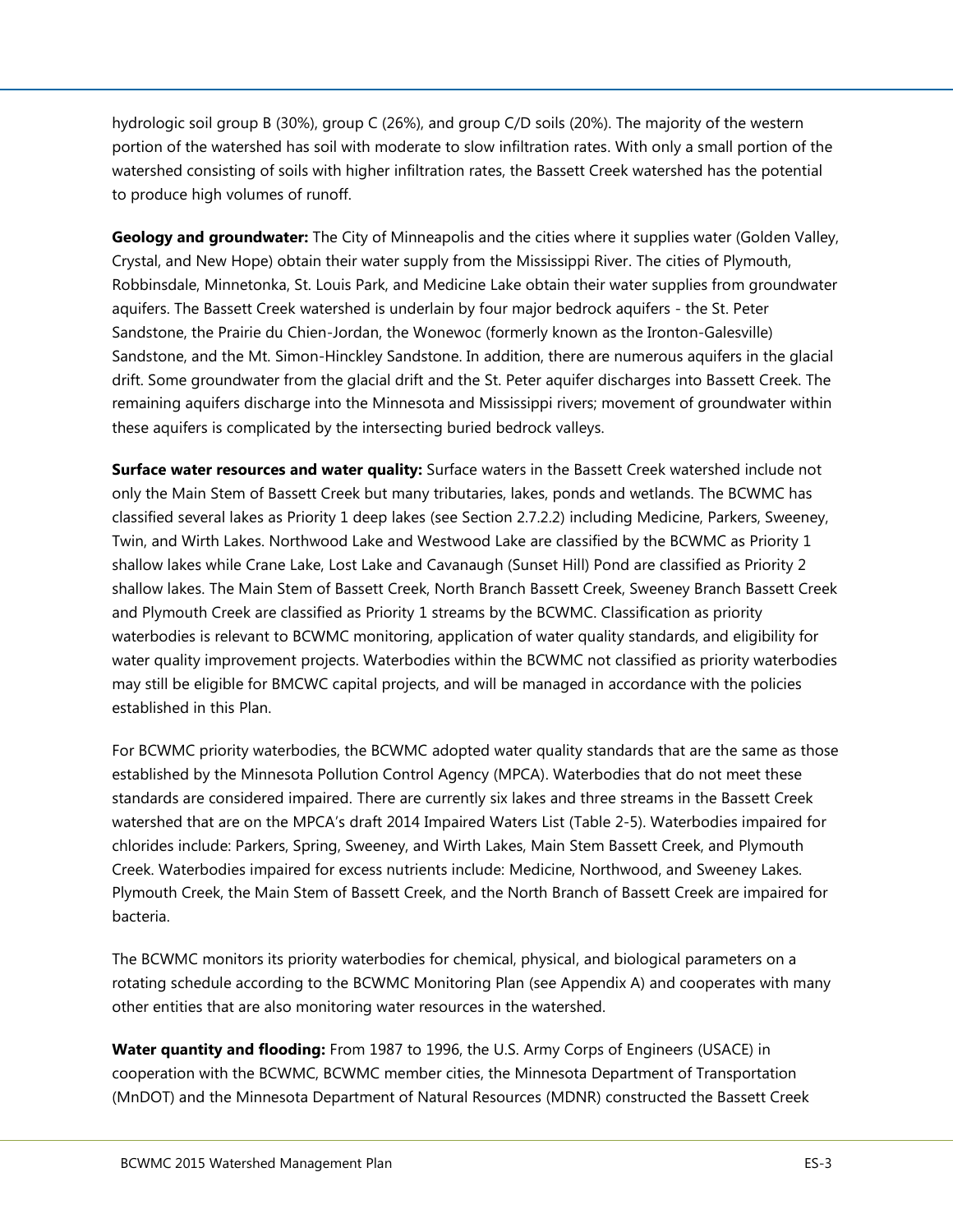Flood Control Project. This \$40 million project controls flooding in several BCWMC cities. The principal feature of the Flood Control Project is the new 1.7-mile tunnel through downtown Minneapolis, which replaced the century-old Bassett Creek tunnel. The BCWMC inspects the Flood Control Project features and ensures adequate maintenance of the structures by member cities. The roles, responsibilities and funding mechanisms for rehabilitation and replacement of the Flood Control Project structures will be studied by the BCWMC during the life of this Plan.

The BCWMC monitors water levels on various lakes, along with stream flow on Bassett Creek near the tunnel entrance. The BCWMC also cooperates with member cities to ensure accurate and updated floodplain delineations and flood insurance studies.

**Natural communities and rare species:** Prior to settlement, the Bassett Creek watershed was covered by oak forests interrupted by tall grass prairie and vast areas of marshland. Although parks and open areas remain, agriculture and then urbanization altered the native vegetation, wetlands, and wildlife communities that once covered these areas. Remaining wetland areas are concentrated in the western part of the watershed. Surveys indicate the presence of a tamarack swamp in Theodore Wirth Park and five occurrences of federally- or state-listed rare animal species in the watershed. Game fish are present in several BCWMC lakes including Medicine, Parkers, and Sweeney Lakes.

**Pollutant sources:** The sources of pollution impacting water resources in the BCWMC are many and varied. While there are point sources of pollution that are regulated under State permits, the vast majority of pollution reaching the BCWMC waters comes from non-point source – those which cannot be traced back to a single source or pipe. Instead, pollutants are carried from land to water in stormwater or snowmelt runoff, in seepage through the soil, and in atmospheric transport. These pollutants include nutrients, bacteria, sediment, chlorides, pesticides, solvents, and chemicals.

### <span id="page-5-0"></span>**Section 3 – Assessment of Issues and Opportunities**

Development of this Plan relied heavily on the assessment of issues and the identification of opportunities. The BCWMC performed a gaps analysis (see Appendix D) along with a rigorous public participation process called the Watershed Assessment and Visioning Exercise (WAVE). The WAVE included an online survey with 174 respondents, small group discussions in each member city, a Watershed Summit event where the public prioritized issues, and a prioritization of issues by the Commission, TAC members, and technical partners (see Appendix E for WAVE results).

Key issues identified through the gaps analysis and the WAVE process span several topics, including water quality, water quantity and flooding, erosion and sedimentation, streams, wetlands, (along with habitat and shoreland management), groundwater, education and outreach, and implementation responsibilities. For each of these topics, the gaps analysis identified issues and opportunities the BCWMC should consider in the development of this Plan. Additionally, the public weighed in on the importance of these and other topics through survey responses, small group discussions, and prioritization at the Watershed Summit. Many residents identified low water levels in Medicine Lake as a key issue (see Section 3.2). The results of the public input process were consulted during the development of this Plan.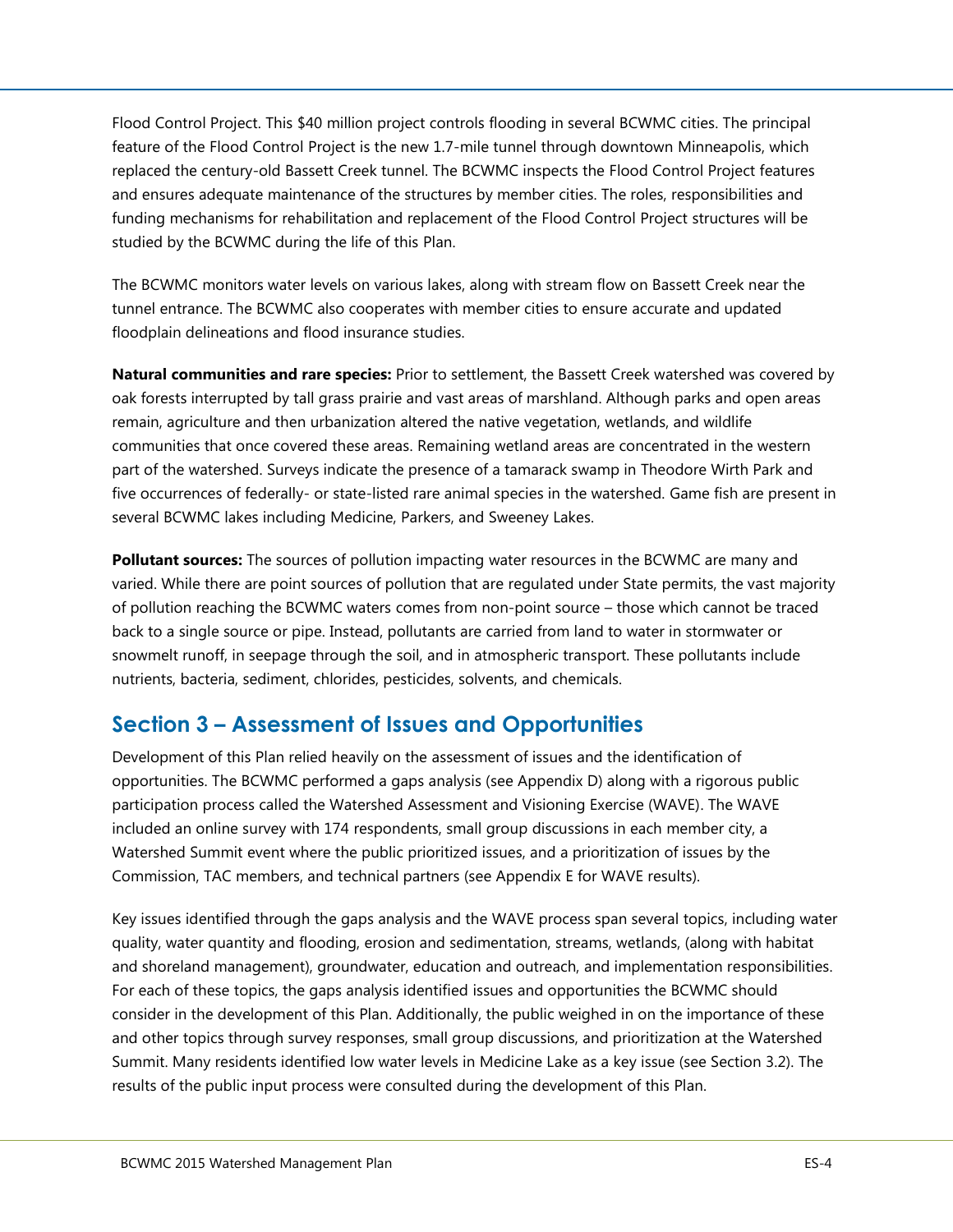### <span id="page-6-0"></span>**Section 4 – Goals and Policies**

#### **Goals**

The BCWMC established the following goals for this Plan (see Section 4.1):

- Manage the surface water resources of the watershed to meet or exceed state standards and BCWMC water quality goals for wetlands, lakes, and streams.
- Improve the quality of stormwater runoff reaching the Mississippi River by reducing nonpoint source pollution.
- Protect and enhance fish and wildlife habitat in the BCWMC.
- Consider aesthetics and recreational opportunities within the watershed when completing BCWMC projects.
- Reduce stormwater runoff volume for the purposes of improving water quality.
- Protect against flood risks along the Bassett Creek trunk system.
- Protect human life, property, and surface water systems that could be damaged by flood events.
- Reduce stormwater runoff rates and volumes to minimize flood problems, flood damages, and the future costs of stormwater management systems.
- Provide leadership and assist member cities with coordination of intercommunity stormwater runoff issues.
- Notwithstanding that which occurs from natural processes, minimize erosion and sedimentation to protect the BCWMC's water resources and health, safety and welfare.
- Maintain or improve shoreland integrity and implement stream restoration measures to maintain or enhance ecological functions as well as human health, safety, and welfare.
- Increase the quality and quantity of wetlands in the BCWMC.
- Protect the quantity and quality of groundwater resources.
- Manage public ditches in a manner that recognizes their current use as urban drainage systems and as altered natural waterways.
- Raise awareness of the BCWMC's existence and its role in protecting and improving water quality, minimizing flooding, and preserving the watershed's ecological functions and aesthetics.
- Strengthen public confidence in the BCWMC's expertise and enable meaningful public participation in the planning process and ongoing projects conducted by the BCWMC.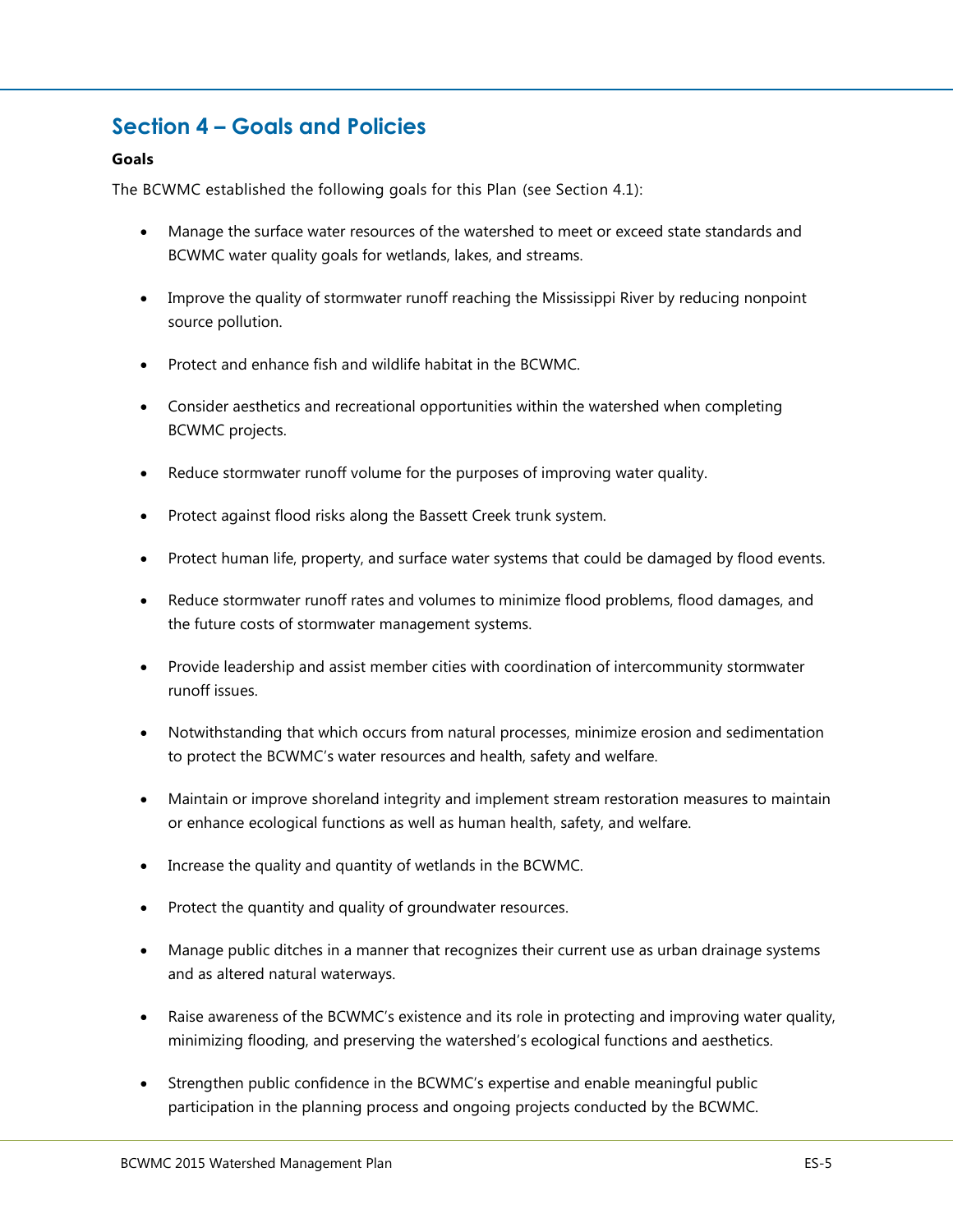- Raise awareness of the impact that individuals, businesses, and organizations have upon water resources and motivate these audiences to change personal/corporate behavior that has a negative impact on the watershed.
- Minimize the spread and manage the adverse impacts of harmful aquatic invasive species.
- Develop a greater understanding of climate change and its impact on water resources, including stormwater infrastructure capacity and flooding, and develop strategies to appropriately manage future impacts.

#### **Policies**

The BCWMC developed a total of 122 policies to reach these goals. The policies are specific and measurable and include actions the BCWMC will take, along with required actions by member cities and requirements for development and redevelopment projects. Policies are included in Section 4.2 of this Plan. The most notable changes to the BCWMC policies from the 2004 Watershed Management Plan (2004 Plan) include the following:

Policy 12: The BCWMC requires all stormwater to be treated in accordance with the MPCA's Minimal Impact Design Standards (MIDS) performance goal for new development, redevelopment, and linear projects. If the MIDS performance goal is not feasible and/or is not allowed for a proposed project, then the project proposer must implement the MIDS flexible treatment options, as shown in the MIDS Design Sequence Flow Chart, or BCWMC-approved alternative.

Policy 32: The BCWMC requires the retention of on-site runoff from development and redevelopment projects consistent with the MPCA's Minimal Impact Design Standards (MIDS) performance goals. These include the retention of:

- 1.1 inches of runoff from impervious areas for new development creating more than 1 acre of new impervious area
- 1.1 inches of runoff from new or fully reconstructed impervious areas for redevelopment creating one or more acres of new or fully redeveloped impervious area
- 0.55 inches of runoff from new or fully reconstructed impervious areas for linear projects creating one or more acres of new or fully redeveloped impervious area (or 1.1 inches from the net increase in impervious area, whichever is greater)
- If an applicant is unable to achieve the performance goals due to site restrictions, the MIDS flexible treatment options approach shall be used, following the MIDS design sequence flow chart.

For all other projects, the BCWMC encourages the use of infiltration, filtration, or other abstraction of runoff from impervious areas for all development and redevelopment projects as a best practice to reduce stormwater runoff.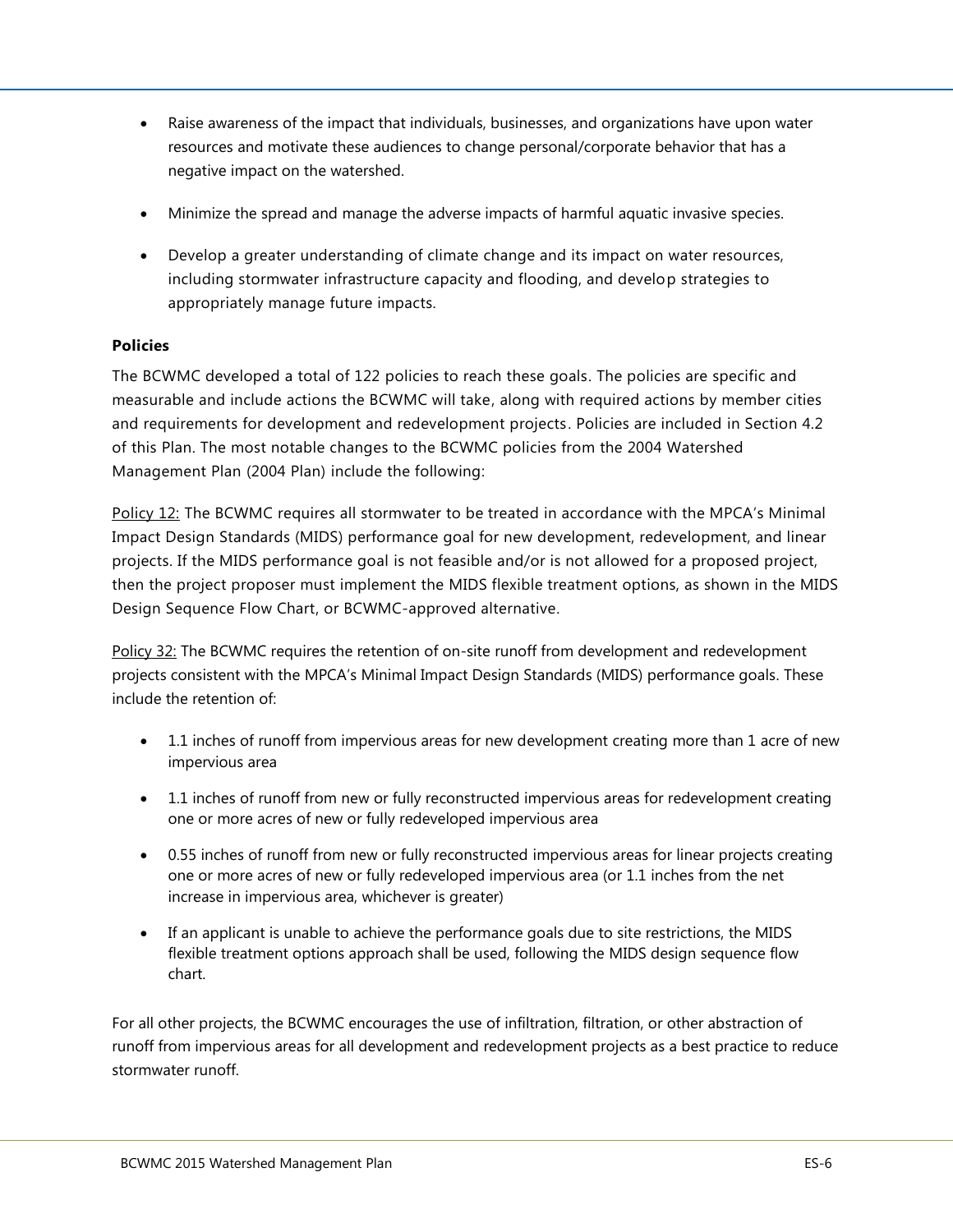Policy 47: The BCWMC will collaborate with local and state agencies if/when these agencies develop a groundwater action plan in an effort to gain a better understanding of groundwater-surface water interaction and develop management strategies that consider the protection of both resources.

Policy 64: Member cities shall maintain and enforce buffer requirements adjacent to priority streams for projects that will result in more than 200 yards of cut or fill, or more than 10,000 square feet of land disturbance. Buffer widths adjacent to priority streams must be 10 feet or 25 percent of the distance between the ordinary high water level (i.e., the top of the bank of the channel) and the nearest existing structure, whichever is less. Member cities may allow exemptions for public recreational facilities parallel to the shoreline (e.g., trails) up to 20 feet in width, with that width being added to the required buffer width.

Policy 66: The BCWMC requires member cities to develop and implement wetland protection ordinances that consider the results of wetland functions and values assessments, and are based on comprehensive wetland management plans, if available. For wetlands classified as Preserve or Manage 1, member cities shall implement standards for bounce, inundation, and runout control that are similar to BWSR guidance; member cities are encouraged to apply standards for other wetland classifications.

Policy 68: Member cities shall maintain and enforce buffer requirements for projects containing more than one acre of new or redeveloped impervious area. Average minimum buffer widths are required according to the MnRAM classification (or similar classification system):

- An average of 75 feet and minimum of 50 feet from the edge of wetlands classified as Preserve
- An average of 50 feet and minimum of 30 feet from the edge of wetlands classified as Manage 1
- An average of 25 feet and minimum of 15 feet from the edge of wetlands classified as Manage 2 or 3

Allowable land uses and vegetative criteria for buffers are specified in the BCWMC's *Requirements for Development and Redevelopment* (as amended). Member cities may allow exemptions for public recreational facilities parallel to the shoreline (e.g., trails) up to 20 feet in width, with that width being added to the required buffer width.

Policy 110: The BCWMC will consider including projects in the CIP that meet one or more of the following "gatekeeper" criteria:

- Project is part of the BCWMC trunk system (see Section 2.8.1, Figure 2-14 and Figure 2-15).
- Project improves or protects water quality in a priority waterbody.
- Project addresses an approved TMDL or watershed restoration and protection strategy (WRAPS).
- Project addresses flooding concern.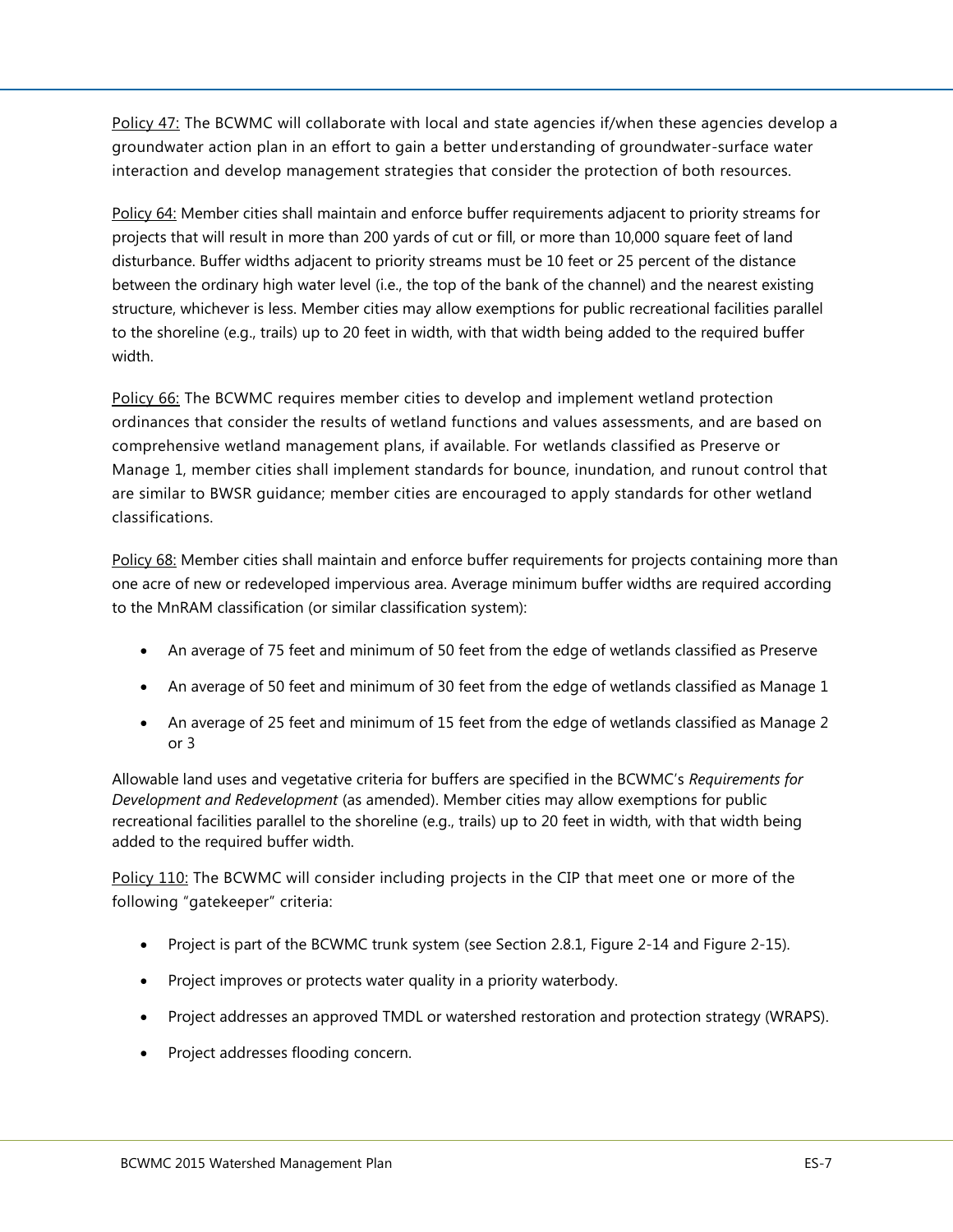The BCWMC will use the following criteria, in addition to those listed above, to aid in the prioritization of projects:

- Project protects or restores previous Commission investments in infrastructure.
- Project addresses intercommunity drainage issues.
- Project addresses erosion and sedimentation issues.
- Project will address multiple Commission goals (e.g., water quality, runoff volume, aesthetics, wildlife habitat, recreation, etc.).
- Subwatershed draining to project includes more than one community.
- Addresses significant infrastructure or property damage concerns.

The BCWMC will place a higher priority on projects that incorporate multiple benefits, and will seek opportunities to incorporate multiple benefits into BCWMC projects, as opportunities allow.

### <span id="page-9-0"></span>**Section 5 – Implementation Program**

Section 5 of this Plan describes the responsibilities of the BCWMC and the responsibilities the BCWMC has delegated to its member cities. Many agencies have jurisdiction within the BCWMC; Section 5 also discusses the roles and responsibilities of those agencies relevant to the management of water resources. The section presents the BCWMC implementation program, including its capital improvement program and other implementation responsibilities.

#### **Responsibilities**

The BCWMC has many specific responsibilities including: reviewing improvements and developments, managing the BCWMC trunk system and BCWMC Flood Control Project, implementing the BCWMC capital improvement program (CIP), reviewing and assisting with intercommunity planning and design, dispute resolution, reporting and evaluation, monitoring, and total maximum daily load (TMDL) implementation.

The BCWMC does not have a permit program. The BCWMC Plan and the BCWMC *Requirements for Improvements and Development Proposals* (as amended, see Appendix H of this Plan) establish goals, standards, and requirements that the member cities must incorporate into their official controls (e.g., ordinances). The BCWMC relies on its member cities to review improvement (e.g., street reconstruction projects), redevelopment, and development proposals for compliance with BCWMC requirements, when applicable, and to issue permits only after compliance has been determined.

Additional responsibilities of BCWMC member cities include:

- Appointing commissioners and alternate commissioners to the Commission.
- Appointing technical advisory committee members.